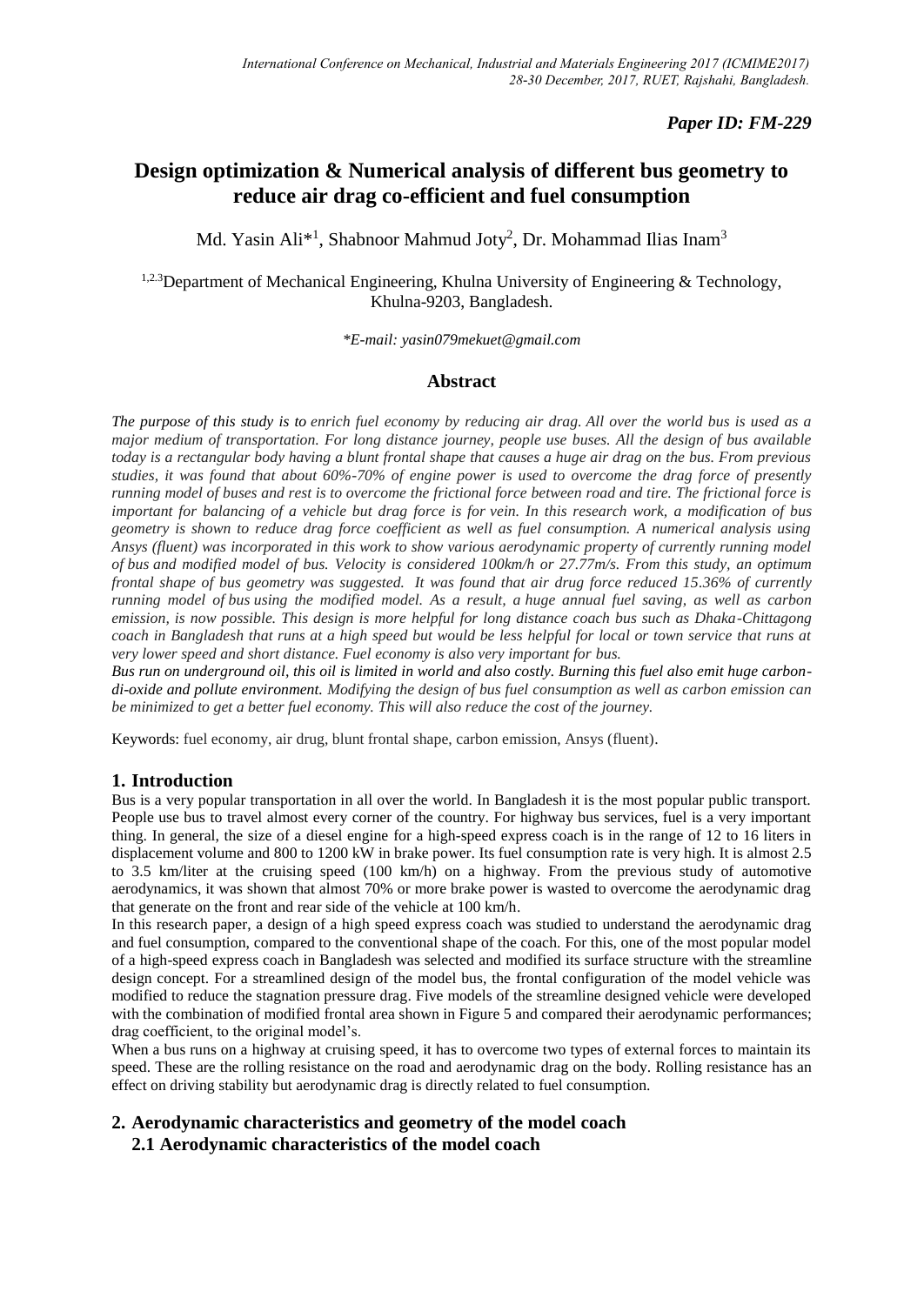Aerodynamic drag is a very important parameter to be considered for a high-speed running vehicle. High drag force means more driving power is required to maintain the required speed.

Figure 1 shows complicated airflow phenomenon around a running coach. As shown in the figure, incoming air stream hits on the front side of the vehicle and the kinetic energy turns into stagnation pressure which is main source to form drag. The second part of the total drag is seriously formed on the rear–side of the body due to the vortex generated. Air stream is separated at the end of the roof and the flow turns into the circulating flow due to viscosity effect on the boundary layer. It contributes to increase the vortex intensity at the rear side and increase the induced drag of the vehicle.







There is a downward force generated due to the pressure difference between top and bottom side of a vehicle. It affects to engine power required because the downward force is linearly proportional to the rolling resistance generated on the tires of the vehicle.

As mentioned above, pressure drag, induced drag and lift or downward forces are three important physical forces that can be generated on a running vehicle. Therefore, a consideration on these factors should be given for the optimum aerodynamic design of high-speed coach.

#### **2.2 Geometry of the model coach**

One of the most popular high-speed express coach in Bangladesh was taken for this study. The model bus (HINO-RM2) is used.





Figure 3. Currently running bus (Hino RM2) Figure 4. One of the Modified Bus (Model 5)

The dimensions and configuration of the bus is given in Figure 1. The wind shield angle (θ) is about 74 degree and height/weight ratio is 1.406. In the modified bus the angle of frontal wind shield have been divided into two parts. The first angle  $\theta_1$  was varied from 50 degree to 70 degree with a general interval of 5 degree and the second angle  $\theta_2$  was varied from 39 degree to 27 degree with a general interval of 3 degree. On the basis of result the model 5 was chosen having  $\theta_1 = 65^\circ$  and  $\theta_2 = 30^\circ$ .

## **2.3 Streamlined designed of the front-side of the model coach**

Approximately 70% of engine power losses due to aerodynamic drag. The most serious aerodynamic resistance that is 50% of the total road-load power is formed on the frontal side of the body due to the stagnation of air flow on the surface. The induced drag due to the vortex at rear is about 20% of the total engine power at 100 km/h.

In this study two design concepts were introduced to a high-speed coach. A streamlined design of the frontal side of the vehicle to reduce drag and a rear-spoiler to reduce turbulent kinetic energy formed at rear of it. Figure 3 shows an example of streamlined design of a high-speed coach.

Comparing to the wind shield angle  $(\theta=74 \text{ degree})$  of the original model bus shown in figure 3, the angle is modified into two steps in a new model. The wind shield angle  $(\theta_1)$  and the roof angle  $(\theta_2)$  set up 65 degree and 30 degree respectively.

## **3. Numerical Scheme and its conditions**

In this study, FEM (Finite Element Method) scheme was employed to simulate flow phenomenon around a high-speed bus traveling on a road at a constant speed without the side wind effect. Therefore, the airflow field of the control volume is reasonably assumed to be;

- Quasi- 2D flow
- Turbulent flow
- Incompressible flow
- Steady state flow

Ansys fluent is used for the simulation of this study. 2-D Navier-Stockes equations were solved with standard (k-є) model. The process was assumed as steady state and adiabatic process, the energy equation was not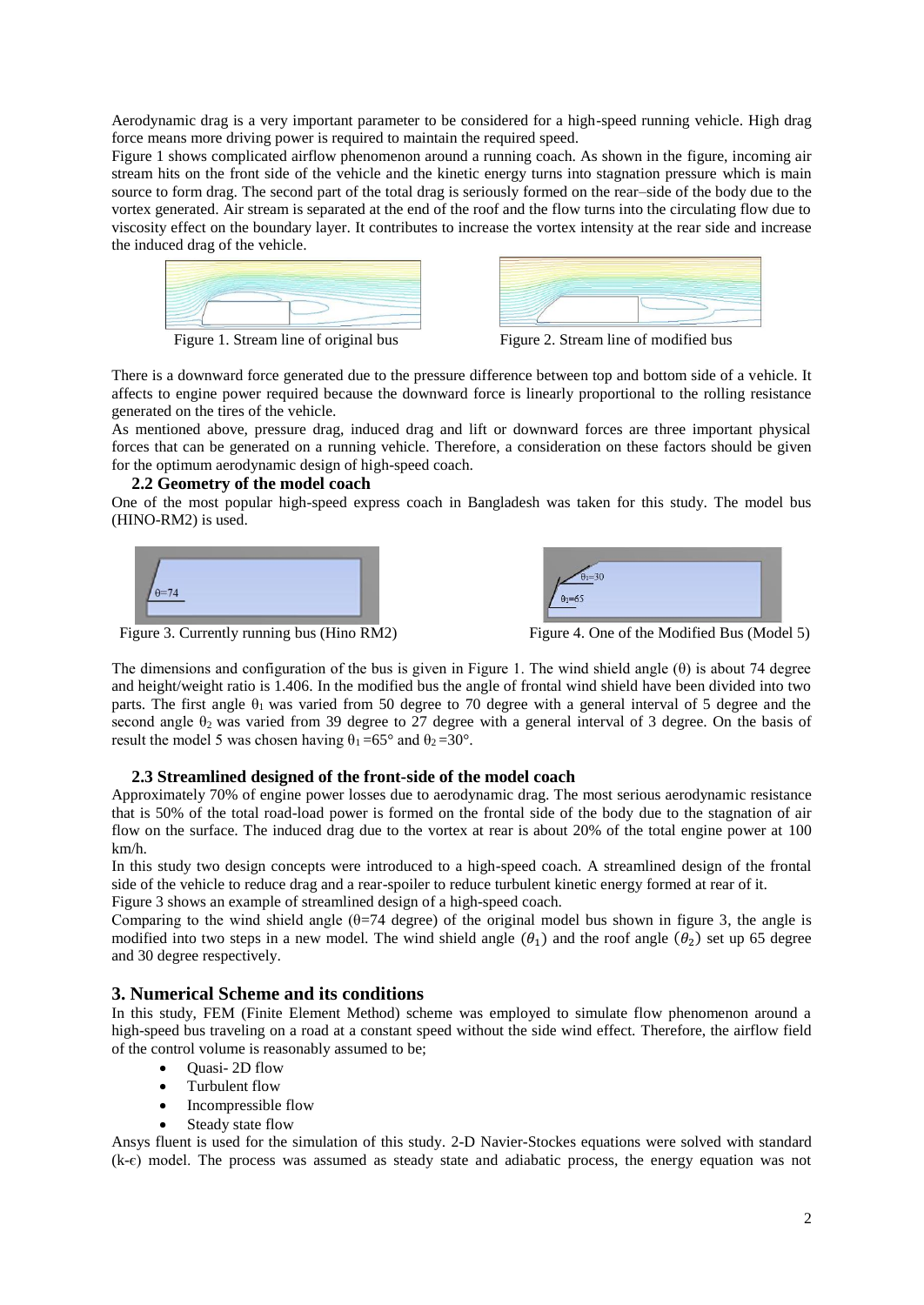required to be solved in the numerical calculation. The turbulent no-slip condition near solid boundary was modeled by the logarithmic law. The time differencing has been fully implicit backward while advection terms are hybrid differenced. Conjugate gradient techniques for pressure corrections in transport equations has been incorporated and 'SIMPLE' algorithm has been employed for the velocity and pressure coupling in this application.

#### **3.1 Governing Equations**

 $\epsilon$ 

The basic fluid dynamics in the control volume are based on Nervier-Stocks equation that are comprised of equations for conservation of mass and momentum and given as, Continuity equation,

$$
\frac{\partial u_i}{\partial x_i} + \frac{\partial u_j}{\partial y_i} + \frac{\partial u_k}{\partial z_i} = 0 \tag{1}
$$

Momentum equation

$$
\frac{\partial U_i}{\partial t} + \frac{\partial}{\partial x_j} (U_i U_j) = -\frac{1}{\rho} \frac{\partial P}{\partial x_i} + \frac{\partial}{\partial x_j} \left[ \nu \left( \frac{\partial U_i}{\partial x_j} + \frac{\partial U_j}{\partial x_i} \right) - \overline{u_i u_j} \right] - g_i \tag{2}
$$

Standard ҡ-є turbulent model

$$
\frac{\partial}{\partial x_i} (U_j k) = \frac{\partial}{\partial x_i} \left[ \left( \nu + \frac{v_t}{\sigma_k} \right) \frac{\partial k}{\partial x_j} \right] + G - \varepsilon \tag{3}
$$

Energy dissipation equation

$$
\frac{\partial}{\partial x_i} (U_j \varepsilon) = \frac{\partial}{\partial x_i} \left[ \left( \nu + \frac{\nu_t}{\sigma_{\varepsilon}} \right) \frac{\partial \varepsilon}{\partial x_j} \right] + \frac{\varepsilon}{k} (C_{\varepsilon 1} G - C_{\varepsilon 2} \varepsilon) \tag{4}
$$
\n
$$
\text{Where } -\overline{u_i u_j} = \nu_t \left( \frac{\partial u_i}{\partial x_j} + \frac{\partial u_j}{\partial x_i} \right) - \frac{2}{3} k \delta_{ij} \quad \text{and} \quad G = -\overline{u_i u_j} \frac{\partial u_i}{\partial x_j}, \quad \nu_t = C_\mu \frac{k^2}{\varepsilon}
$$

 $(C_{\mu} = 0.09, C_{\varepsilon 1} = 1.44, C_{\varepsilon 2} = 1.92, \sigma_{k} = 1.0, \sigma_{\varepsilon} = 1.0)$ 

#### **3.2 Numerical grid of physical model and its conditions**

Ansys is used as the numerical computation platform for this study. The model is created in Ansys. A 2 dimensional geometry of the model vehicle was modeled.

Figure 4 shows a typical numerical grid of the physical domain with the model bus without a rear-spoiler. The optimum grid size was decided to (380x1400) from the prior validation test of numerical grid.

Boundary and initial conditions of the calculation are,

(1) Velocity boundary condition at the inlet of the control volume;  $U_{car} = 100 Km/h$ 

(2) Constant pressure boundary condition at the exit of the control volume

(3) No-slip condition at the surface of the model bus

 (5) Potential flow conditions on the open surface of the control volume; east and west sides and top surface.

#### **3.3 Major design parameters and operating range**

Frontal shape of bus is important design points to improve the aerodynamic performance of the model bus. Table 1 shows the major design parameters of the model bus and its running condition for the numerical study.

| Table 1. Specification of the model and its speed. |                                                           |  |
|----------------------------------------------------|-----------------------------------------------------------|--|
| Model No.                                          | Specification of Fairing                                  |  |
|                                                    |                                                           |  |
| Model-1                                            | Original model (HINO RM2) with 74 degree inclination only |  |
|                                                    |                                                           |  |
| Model-2                                            | Streamlined Model Bus with 50&39 degree inclination       |  |
|                                                    |                                                           |  |
| Model-3                                            | Streamlined Model Bus with 55&36 degree inclination       |  |
|                                                    |                                                           |  |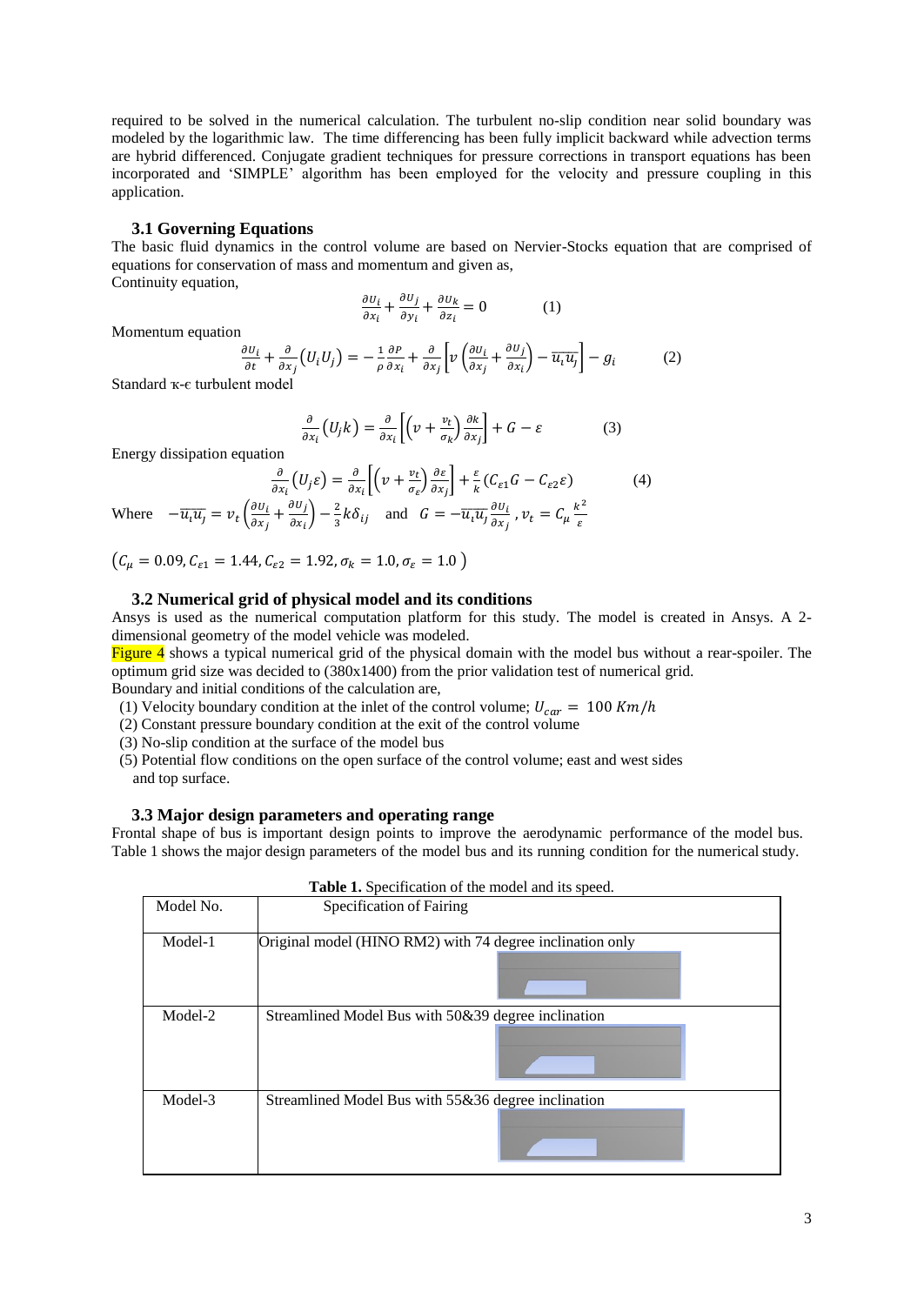| Model-4                                                       | Streamlined Model Bus with 60&33 degree inclination |  |
|---------------------------------------------------------------|-----------------------------------------------------|--|
| Model-5                                                       | Streamlined Model Bus with 65&30 degree inclination |  |
| Model-6                                                       | Streamlined Model Bus with 70&27 degree inclination |  |
| Speed range of the model bus:<br>$U_{\text{car}} = 100(km/h)$ |                                                     |  |

Figure 5. shows the various configurations of the model buses.

### **4. Aerodynamic performance analysis of the model coach**

For the analysis of aerodynamic performance of the model bus on its running condition, the static pressure distribution on the surface of the vehicle was analyzed. The drag and its coefficient (CD) were calculated from the equations given below.

# **4.1 Drag** force  $(F_d)$  and the coefficient  $(C_d)$

$$
\sum F_D = \sum P_{par} A_{par} \sin \theta
$$
 (5)  

$$
\sum F_D = C_D \frac{1}{2} \rho_{air} \sum A_{y=dir} V_{bus}^2
$$
 (6)  

$$
C_D = \frac{2 \sum F_D}{\rho_{air} A_{y=dir} V_{bus}}
$$
 (7)

where Ay-air is the projection area of the model bus on  $(x-z)$  plane; Model-1=0.1mm<sup>2</sup>, Model-2=0.1mm<sup>2</sup>. **4.2 Power saving** 

$$
P_{sav} = (F_{D_{model-0}} - F_{D_{model-x}}) \times V_{bus}
$$
 (8)

Where,  $P_{sav}$  is the brake power saved (kW),  $F_{D_{model-0}}$  is the total drag force (kN) of model-0,  $F_{D_{model-x}}$  is total drag force (kN) of model-1 to 5 and  $V_{bus}$  is the velocity of the model bus (m/s)

**4.3 Fuel saved by the reduction of drag force** 

$$
m_{fuel} = \frac{Power_{saved}}{Q_{LHV} \times \rho_{fuel} \times \eta_{engine}}
$$
(9)

### **5. Result and discussion**

In this numerical study, a streamlined body of high-speed coach was examined to see its effect on the driving economy. The assumption is that the model bus runs straightforward at a constant speed with no side-wind. Graph was taken for total pressure both on inclined line one and inclined line two. These two graph are given below.

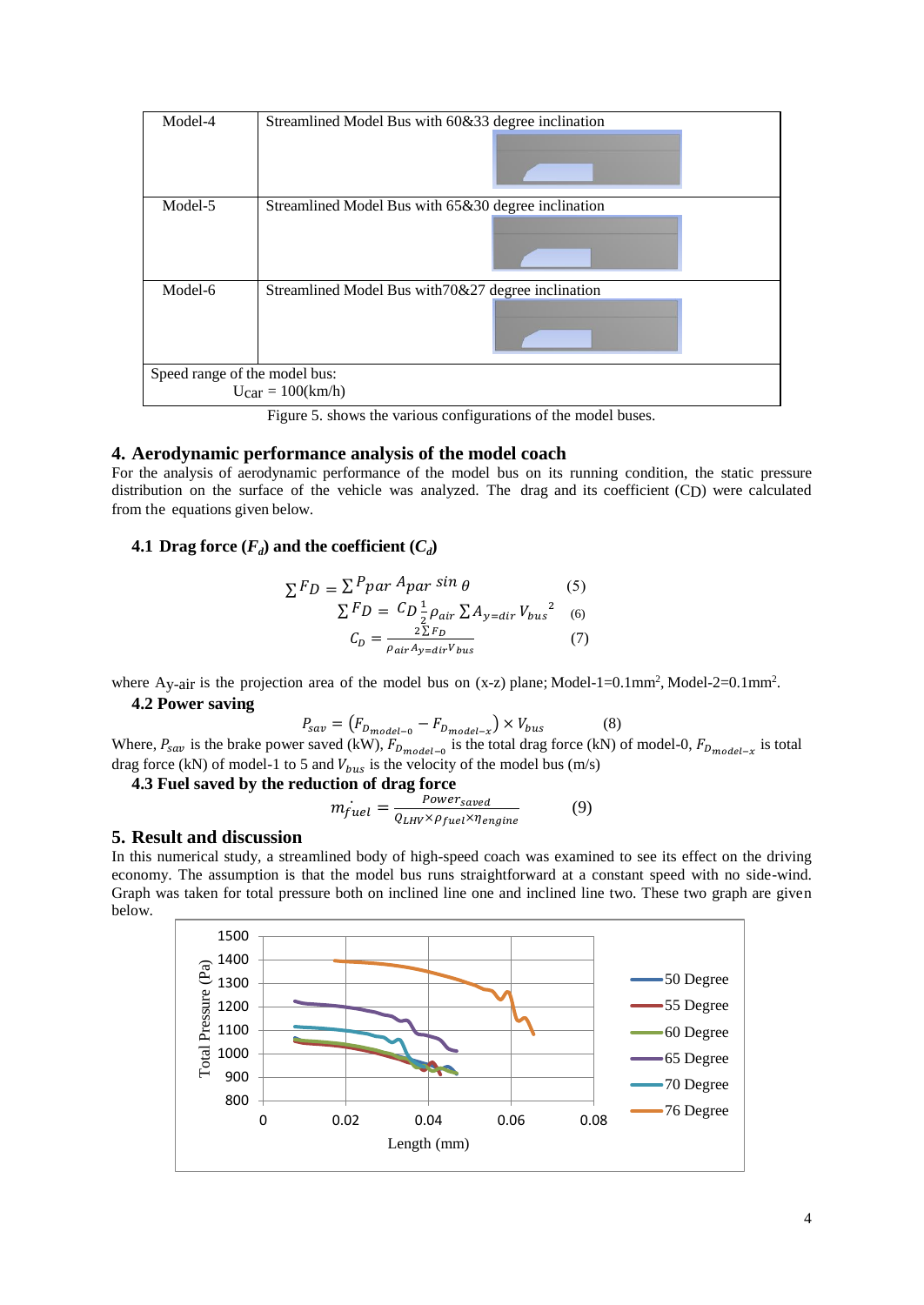

Figure 6. Total pressure along inclined line two.

From this two graph it is clear that total pressure is minimum at angle 55 degree for inclined line one or lower part of frontal shape and at an angle 27 degree with horizontal for inclined line two. Where the pressure is minimum, applying force will also be minimum. So making a bus having a combination of 55 degree first inclination and 27 degree second inclination is the most economic frontal shape of bus.

Again a third graph is shown calculating the total drag force on the inclined wind shield of modified bus geometry.



Figure 6. Total angle Vs Drag force for various model of bus

From the graph it is shown that drag force is minimum for total angle of inclination 87 (summation of angle in two phase). So taking this angle is more economic.

## **6. Conclusion**

From this numerical study, it was found that an optimum aerodynamic shape is very important for a high-speed express coach. Drag force on frontal wind shield has been reduced 15.36% using a bus of frontal shape of two different angle in combination. These angles are 55 and 27 degree. Aerodynamic drag reduction also reduces fuel consumption and environment pollution. Therefore, it is important design an optimum aerodynamic shape for high-speed coaches for better fuel economy.

## **List of nomenclature:**

| Name of the symbol      | Symbol              |
|-------------------------|---------------------|
| Car velocity            | $U_{car}$           |
| <b>Total Drag force</b> | $F_D$               |
| Pressure                | $P_{Par}$           |
| Area                    | $A_{par}$           |
| Mass of Fuel saved      | $M_{fuel}$          |
| fuel required           | Q                   |
| Density of fuel         | $P_{fuel}$          |
| Engine efficiency       | $n_{\text{engine}}$ |